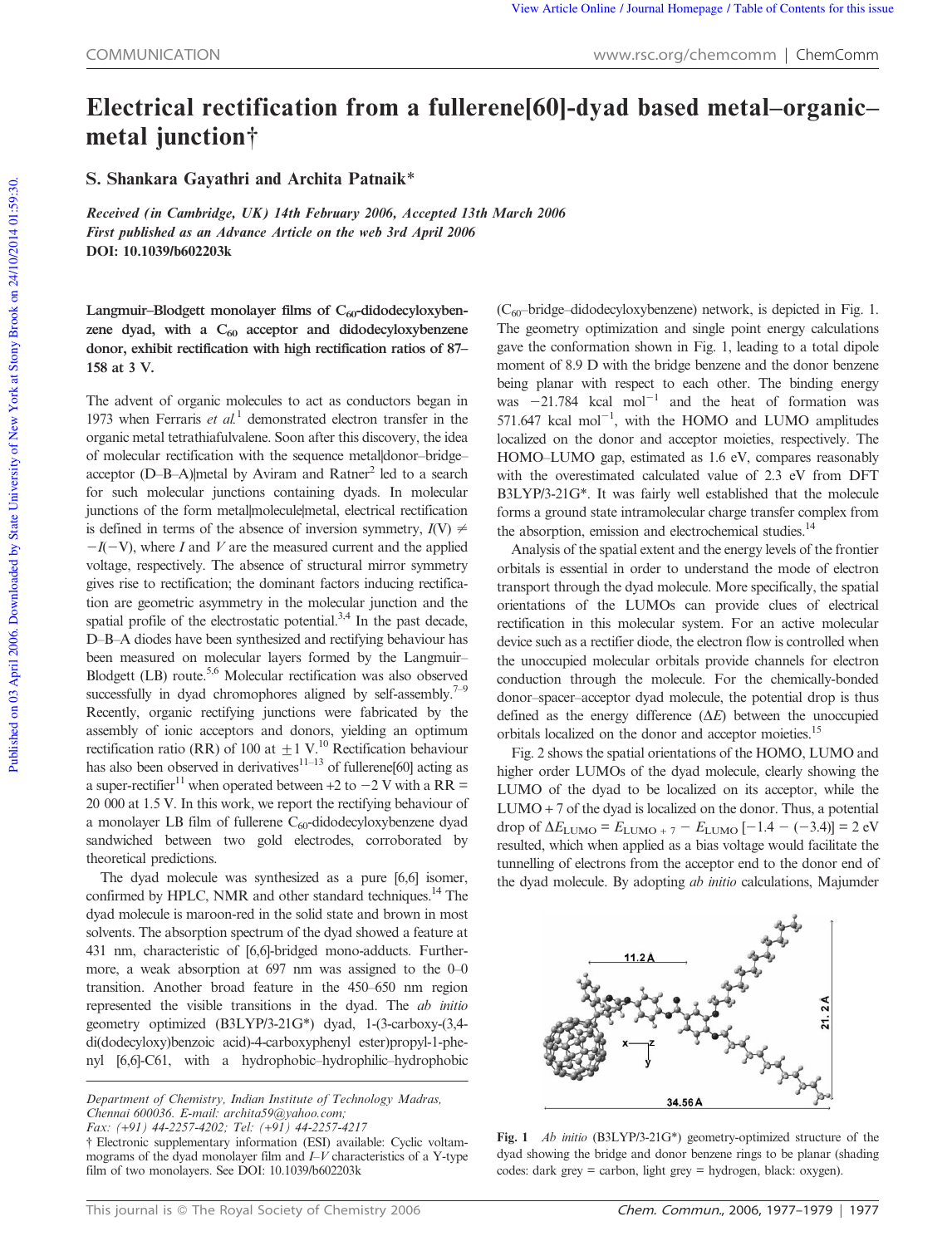

Fig. 2 Orbital spatial orientations of HOMO, LUMO, LUMO + 1, LUMO + 2, LUMO + 3 and LUMO + 7 of the dyad molecule with associated orbital energies.



Fig. 3 Pressure–area isotherm of the dyad at the air–water interface, showing two distinct phases for a 1 mM concentration at 298 K.

*et al.* reported the geometric and electronic structures of polyphenyl-based conjugated D–B–A molecules as potential candidates for molecular rectifying devices.<sup>16</sup> The rectifier was modelled by combining the donor (benzene ring substituted with –  $NH<sub>2</sub>$ , –CH<sub>3</sub> or –OCH<sub>3</sub>) and the acceptor (benzene ring substituted with  $-NO_2$ ,  $-CN$  or  $-CF_3$ ) molecules through methylene or ethylene spacer groups. The estimated potential differences amounted to 1.56 and 2.05 eV, respectively, for the two spacers. The high value of the potential drop in the present investigation is due to the presence of the  $\sigma$ -spacer in the molecule, which may enable it to act as a robust rectifier.

Fig. 3 shows the pressure–area  $(\pi - A)$  isotherm of the dyad at a 1 mM concentration, recorded at 298 K. In contrast to  $C_{60}$ , which forms a multi-layer, the isotherms show distinct phases, withstanding a surface pressure of  $\sim 60$  mN m<sup>-1</sup>. As can be seen, the dyad displays a very short liquid-like region below 3 mN  $m^{-1}$ , followed by a short range region up to 14 mN  $m^{-1}$ , a short condensed phase. Extrapolation of this condensed portion of the



Fig. 4 The *I*–*V* curves for cell ii. Four successive *I*–*V* scans within the voltage limits of  $\pm 3$  V are shown for the dyad monolayer deposited at  $10 \text{ mN m}^{-1}$ .

isotherm led to a surface area of 110  $\AA^2$ , agreeing well with the reported areas for various fullerene derivatives, $17$  indicating the formation of a monolayer. The morphological properties of the dyad Langmuir film and LB films are reported elsewhere.<sup>18</sup> The monolayers were transferred at  $10 \text{ mN m}^{-1}$  onto ITO (indium tin oxide) and Au substrates for electrochemical and current– voltage (*I*–*V*) studies, respectively.

Electrochemistry of the dyad film was done in an acetonitrile solvent, which has negligible dyad solubility. The cyclic voltammograms of the dyad monolayer film (ESI, Fig. S1<sup>†</sup>) were reproducible, showing two irreversible waves on the reduction side corresponding to  $C_{61}^{1-}$  at 1.03 V and  $C_{61}^{2-}$  at 1.15 V. The electroactivity of  $C_{61}$ <sup>1-</sup> decreased on continuous scanning and disappeared completely after 10 scans.

A high current for  $C_{61}$ <sup>1-</sup> for the first scan of potential scanning subsided with a gradual increase in the current magnitude for  $C_{61}^{2-}$ . Such an observation is typical for films of methanofullerene derivatives and the LB films of fulleropyrrolidines.<sup>19</sup> A probable electrical rectification can be inferred owing to the irreversible nature of the dyad monolayer. The surface coverage of the dyad monolayer deposited at  $10$  mN  $m^{-1}$  onto the ITO electrode area of  $0.5 \text{ cm}^2$  was estimated from the peak current as  $4.76 \times 10^{-10}$  mol cm<sup>-2</sup>, in good agreement with reported coverages.<sup>20</sup>

*I*–*V* measurements in the present investigation were performed on the monolayer electrode, using the two probe technique. Metal– organic monolayer–metal (MOM) junctions were fabricated with a bottom Si|Cr|Au electrode and a top Au electrode. Around fifteen MOM assemblies, labelled cell i to xv, were measured; five of which were short-circuited, maybe due to the inability to control the thickness of the top Au electrode, and two of which did not yield any results.<sup>21</sup> The remaining eight had rectifying behaviour in the voltage range  $\pm 3$  V.

Fig. 4 shows the *I*–*V* behaviour of one of the cells prepared with the dyad monolayer deposited at 10 mN  $m^{-1}$ . At an applied forward bias of  $\sim$  1.5 V, a rise in current, as against a negligible current under the reverse bias condition, implies that the monolayer behaves as a rectifier. This threshold voltage matches well with the calculated potential drop of 2 eV obtained from the analysis of the spatial extent of the dyad LUMO.